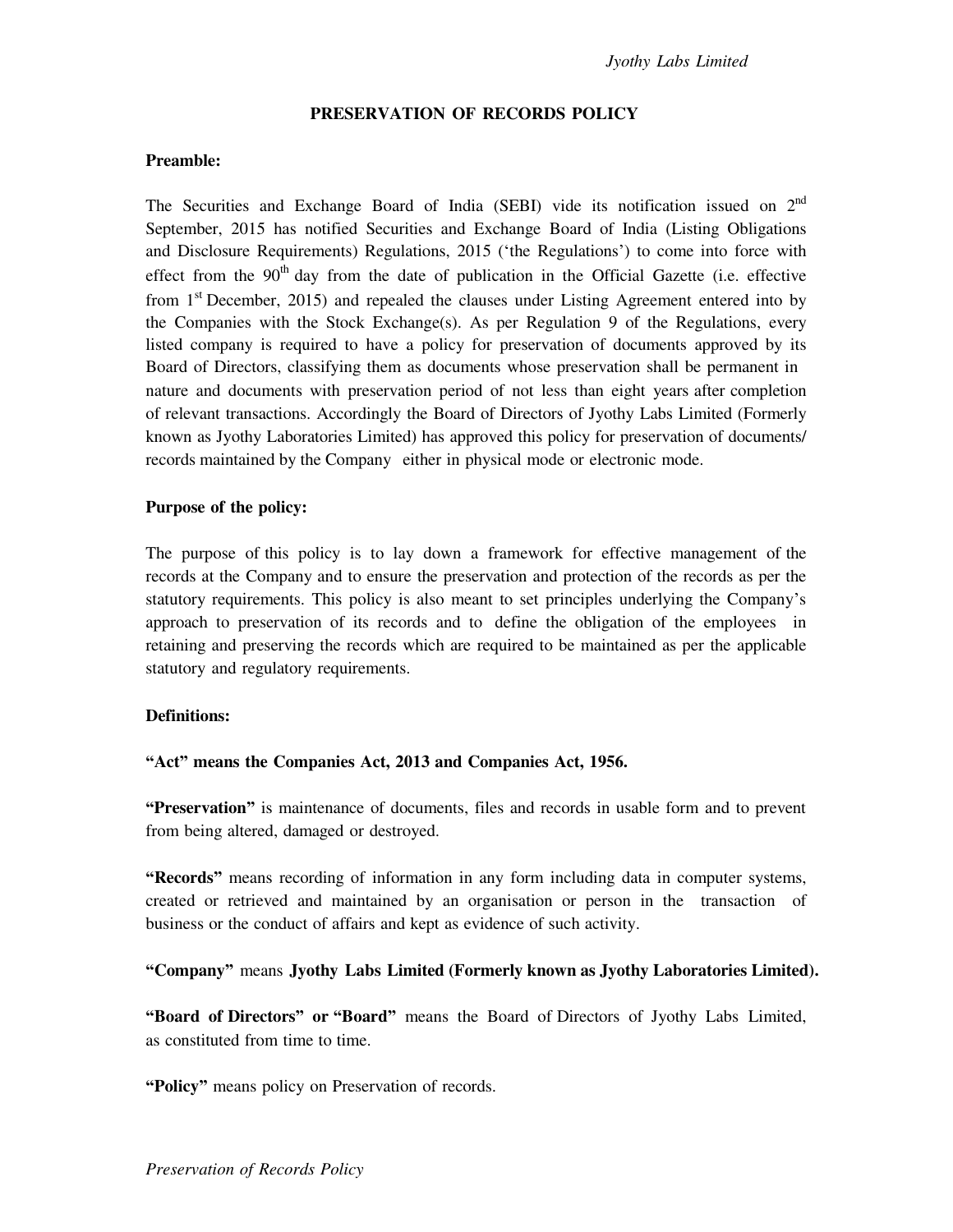## **"Storage Options"** means

**Online storage:** Records are kept on a server or hard drive and are immediately available for use over a network. This option is best for records that must be accessed frequently.

*Near-line storage***:** Records are stored on media such as optical disks in jukeboxes or tapes in automated libraries which are attached to a network. Because retrieval is slower than with online storage, this option is most appropriate for records that are accessed occasionally.

*Offline storage*: Records are stored on removable media and must be manually retrieved. This option provides the slowest access and would be used for records that are only rarely needed.

*"Listing Regulations"* means the Securities and Exchange Board of India (Listing Obligations and Disclosure Requirements) Regulations, 2015.

## **Policy:**

## **a) LEGISLATIVE FRAMEWORK AND STANDARDS**

- Companies (Preservation and Disposal of Records) Rules, 1966
- Companies Act, 2013.
- Securities and Exchange Board of India (Listing Obligations and Disclosure Requirements) Regulations, 2015.

## **b) MAINTAINENCE OF RECORDS**

- The content and essential characteristics of digital records must remain unchanged through preservation.
- Digital records can be maintained in forms such as emails, web pages or database records, plus scanned versions of paper records that have been digitised in business processes.
- Physical records to be maintained in books and files.
- All digital and physical records to be saved at the registered office of the Company and no physical records can be migrated without permission of Company Secretary.
- A reproduction of any original record on microfilm or on any other medium shall be certified by a Director or the Company Secretary of the Company to be a true and accurate reproduction of the original of such record.

# **c) DISPOSAL AND DESTRUCTION OF RECORDS**

 All records mentioned in **Annexure A** which are temporary in nature must be preserved for not less than 8 years or such other period as may be prescribed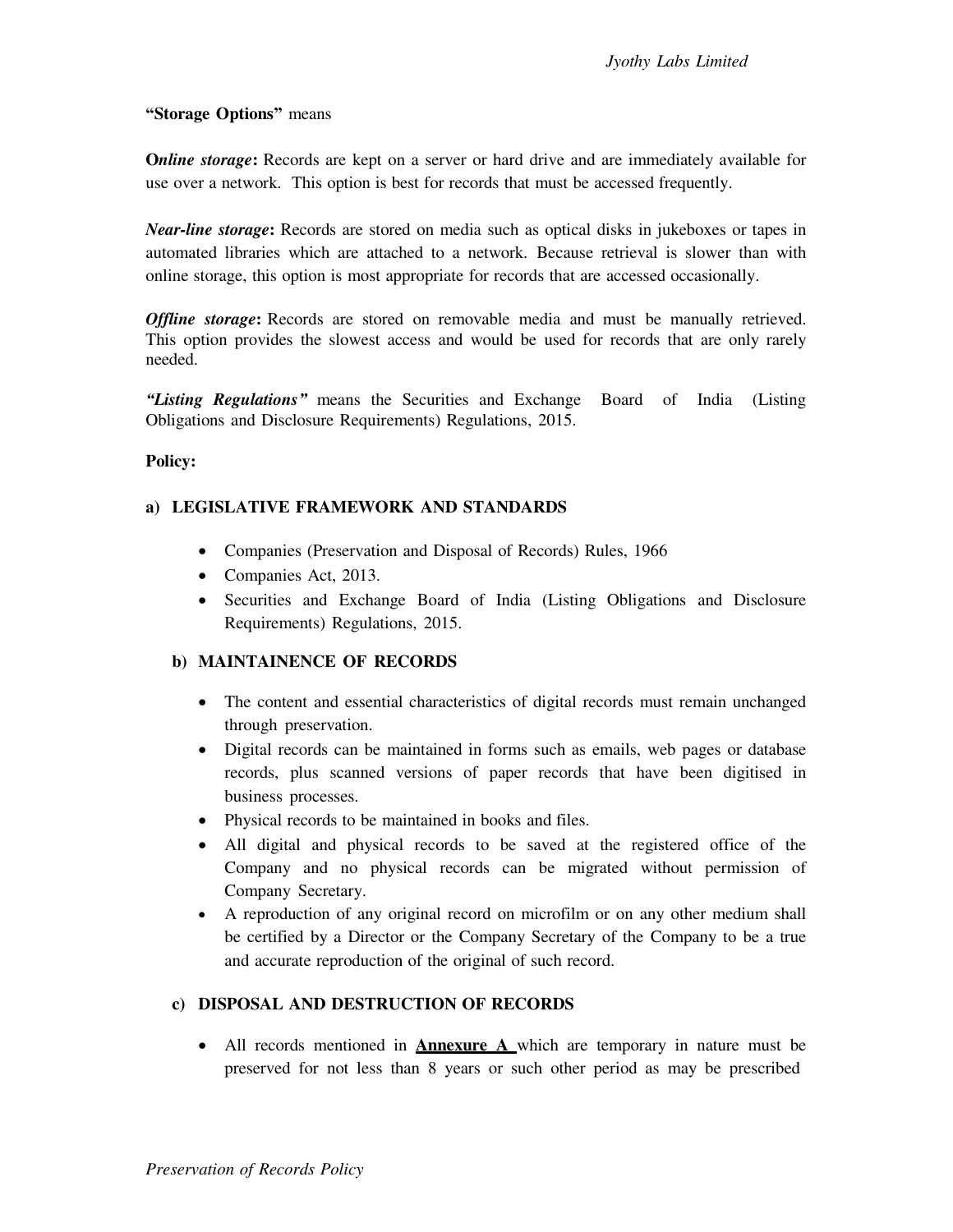under any law for the time being in force and thereafter the records can be destroyed.

- All records mentioned in **Annexure B** need to be preserved by the Company permanently during the entire life of the Company.
- Utmost care is to be taken to ensure that files are neither prematurely destroyed nor kept for period longer than necessary.
- The Company shall maintain a register as specified in Annexure C, wherein it shall enter brief particulars of the documents destroyed and all entries made therein shall be authenticated by the Secretary or such other person as may be authorized by the Board for the purpose. Inspection of this register is restricted.

# **d) DISCLOSURE:**

This Policy will be communicated to all operational employees and other concerned persons of the Company and be disclosed on the Company's website [www.jyothylabs.com.](http://www.jyothylaboratories.com/)